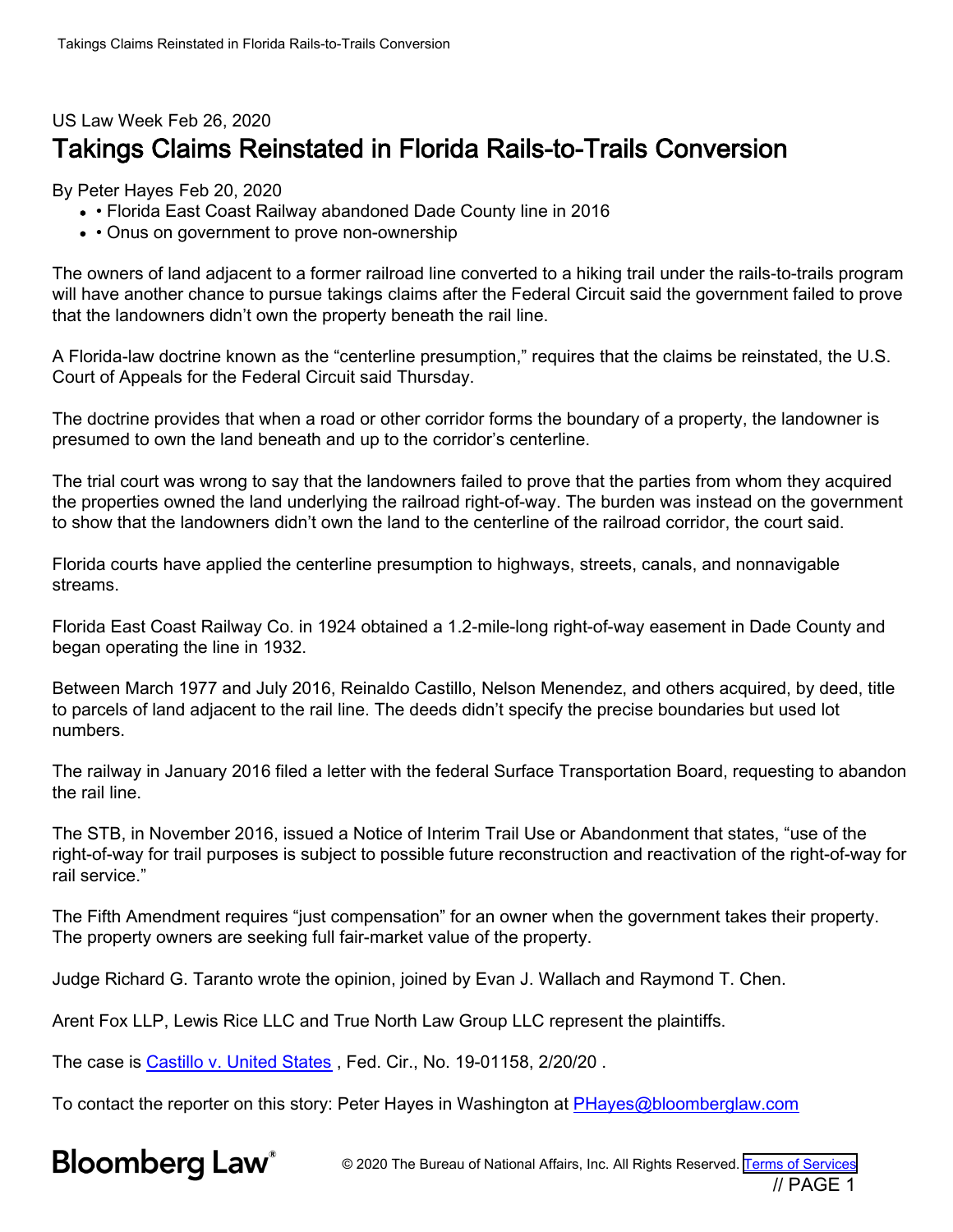To contact the editor responsible for this story: Rob Tricchinelli at [rtricchinelli@bloomberglaw.com](mailto:rtricchinelli@bloomberglaw.com)

**Bloomberg Law**<sup>®</sup>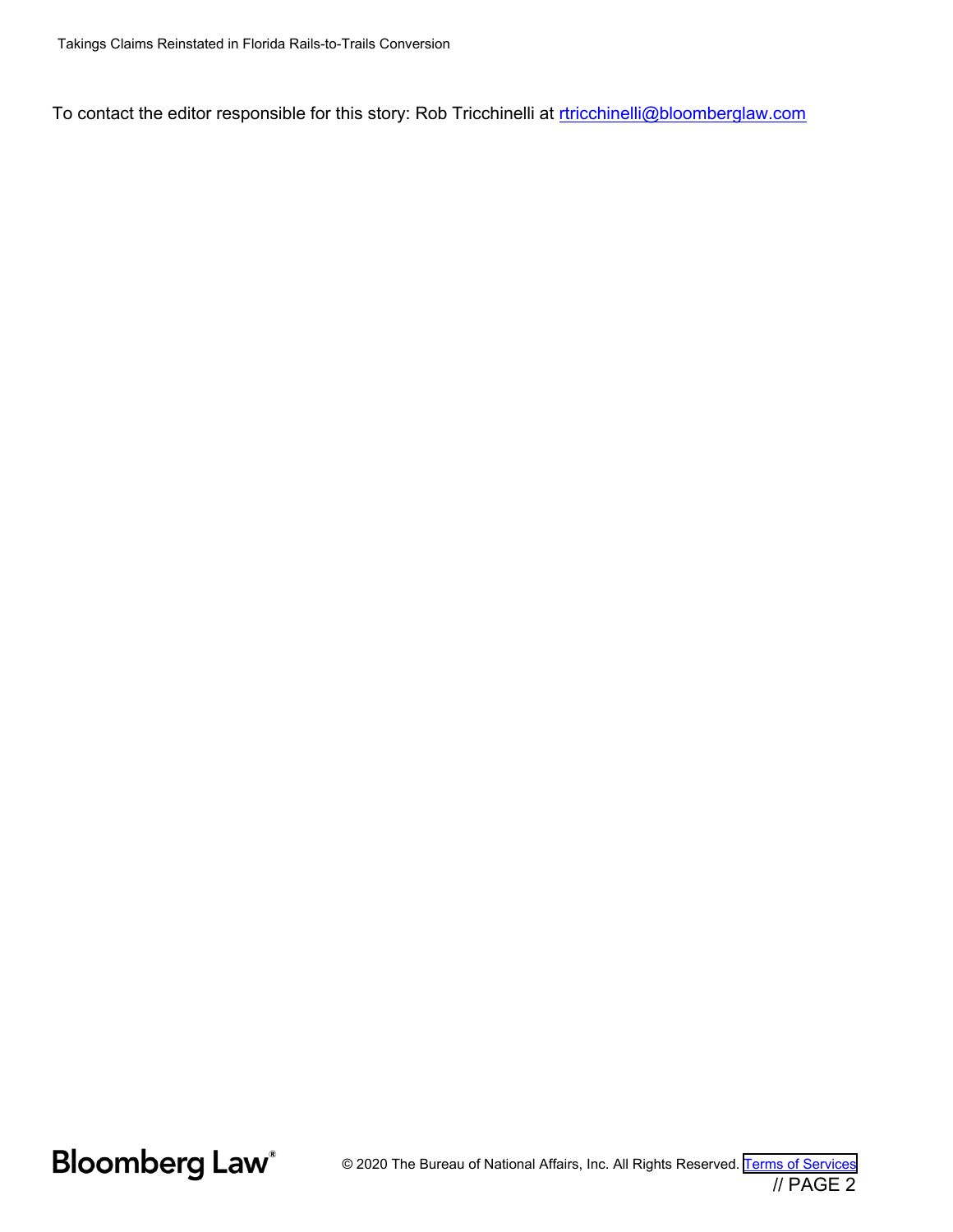## **General Information**

**Court** Court of Appeals, Federal Circuit

**Bloomberg Law**<sup>®</sup>